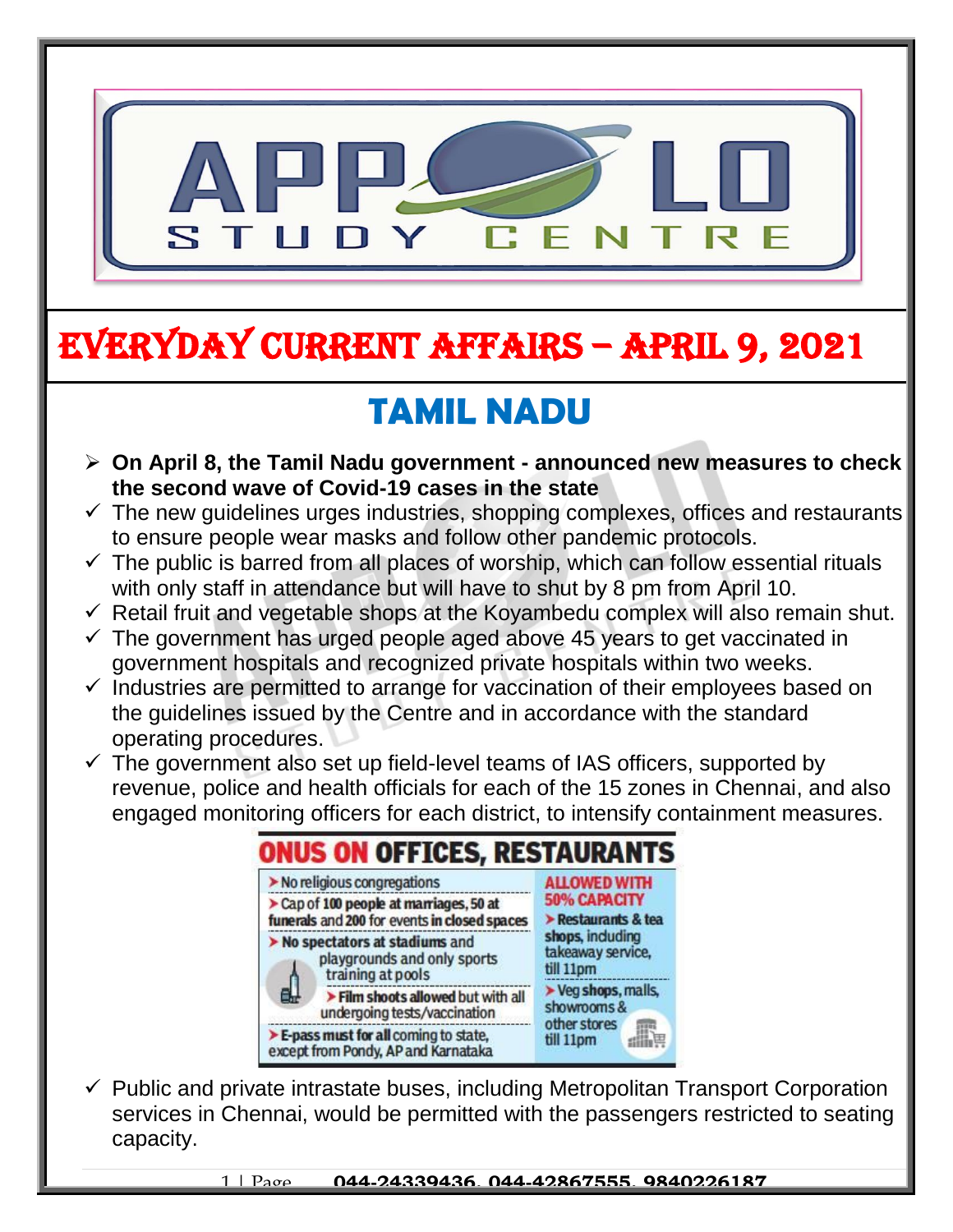- $\checkmark$  This applies to buses being operated to Puducherry, Andhra Pradesh and Karnataka too.
- $\checkmark$  Round-the-clock monitoring will be done in containment zones by officials drawn from police, local bodies and health departments to check the movement of people.
- $\checkmark$  Volunteers will also be engaged to cater to the essential needs of people in containment zones, besides taking control measures such as spraying disinfectant.
- $\checkmark$  Police, health, revenue and local body staff have been directed to intensify the fever camps, surveillance of people with symptoms of fever, cold and cough daily and contact tracing.
- $\checkmark$  The district collectors and commissioner of Greater Chennai Corporation have been directed to enforce the measures strictly.
- **The National Investigation Agency (NIA) - has opened its branch office in Chennai**
- $\checkmark$  Tamil Nadu-born Assam cadre IPS officer Sreejith T will be heading the agency.
- $\checkmark$  The office has been set up at Purasawalkam, and the appointments of police officials to the agency have also been made.
- $\checkmark$  Until now, NIA officers from Delhi have followed the cases registered in Chennai, and officers from Kochi assisted them.

### **STATES**

- **On April 8, the Punjab government - agreed to launch the online direct cash transfer of the 'Minimum Support Price' (MSP) to bank accounts of farmers instead of the accounts of 'middlemen'.**
- $\checkmark$  This will start from the current rabi marketing season (RMS), which will kick off in Punjab from April 10.
- $\checkmark$  With this, the MSP payment to farmers across the entire country will become online.
- $\checkmark$  The new system will become operational for the wheat procurement (RMS) starting from April 10, 2021
- $\checkmark$  The MSP will be directly transferred to the bank accounts of the farmers within 48 hours on the basis of physical document of the land duly counter signed by the village head
- $\checkmark$  However, the 'middlemen' will continue to get their commission of 2.5% separately

### **NATIONAL**

- **A Varanasi court – allowed excavation of Kashi Vishwanath Temple and the adjacent Gyanvapi Masjid by the Archaeological Survey of India (ASI)**
- $\checkmark$  The ASI is likely to set up a five-member team that will visit the campus soon.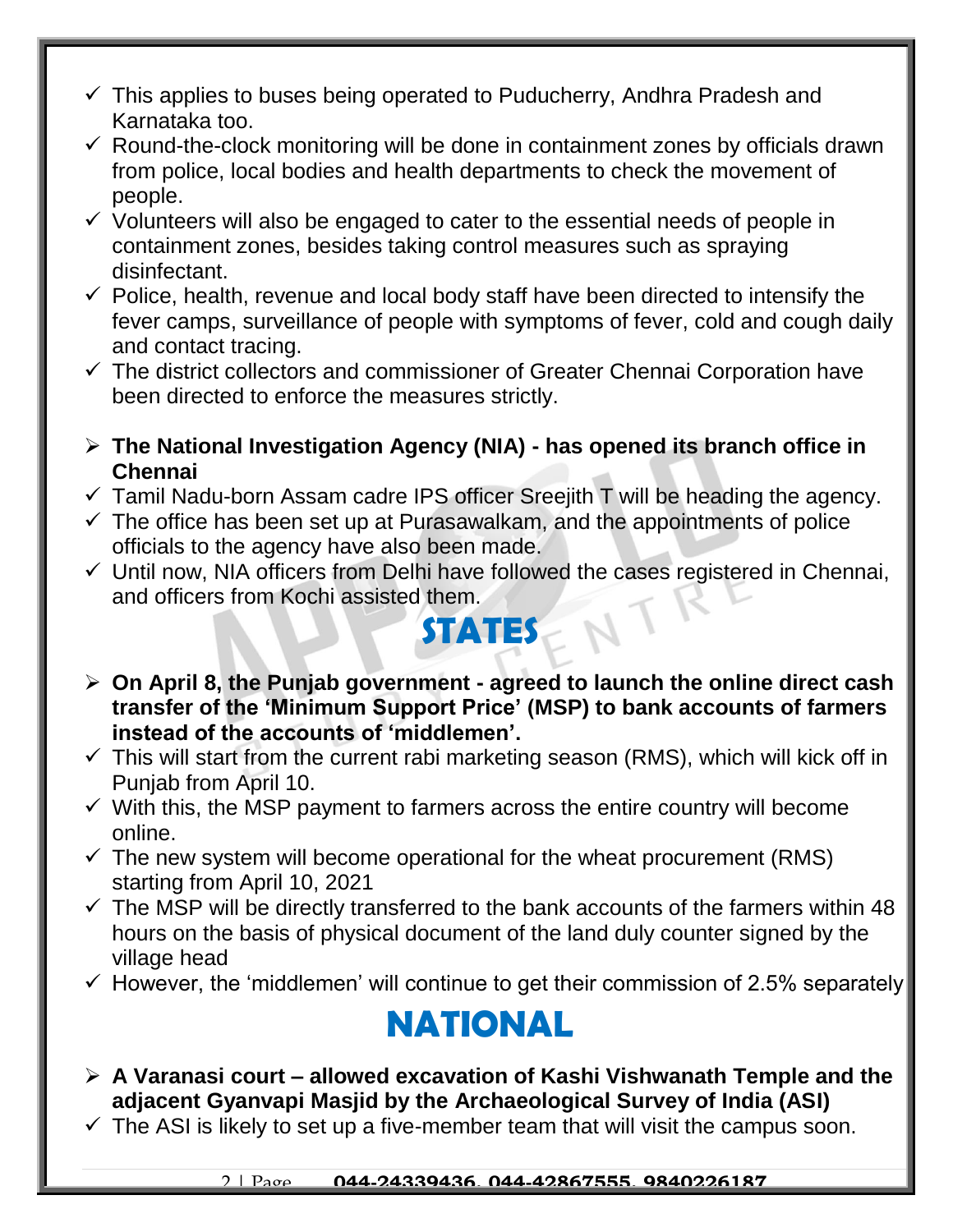- $\checkmark$  The committee will comprise of eminent persons who are experts and well-versed in the science of archaeology, two of whom should preferably belong to the minority community
- $\checkmark$  In its order, the court also directed to appoint an eminent and highly experienced person, who can be regarded as expert in the science of archaeology, to act as observer.
- $\checkmark$  The five-member committee shall submit a report of its survey work to the observer on a daily basis.
- $\checkmark$  The ASI survey will find out "whether the religious structure standing at the present and disputed mosque site is a superimposition, alteration or addition, or there is structural overlapping of any kind".



- $\checkmark$  A petition was filed in December 2019 by advocate Vijay Shankar Rastogi on behalf of Swayambhu Jyotirlinga Bhagwan Vishweshwar in the court of civil judge.
- $\checkmark$  The petitioner had contended that the Kashi Vishwanath temple was built by Maharaja Vikramaditya about 2,050 years ago, but Mughal emperor Aurangzeb destroyed the temple in 1664 and used its remains to construct a mosque, which is known as Gyanvapi masjid, on a portion of the temple land.
- $\checkmark$  The petitioner requested the court to issue directions for the removal of the mosque from the temple land and give back its possession to the temple trust.
- $\checkmark$  The first petition was filed in the Varanasi civil court in 1991 on behalf of Swayambhu Jyotirlinga Bhagwan Vishweshwar seeking permission for worship in Gyanvapi.
- $\checkmark$  The Sunni Central Waqf Board, meanwhile, has decided to move the high court against the order of Varanasi civil judge.
- $\checkmark$  The Gyanvapi mosque shares a boundary wall with Kashi Vishwanath temple.
- **The Ministry of Education – to announce the Central Universities Common Entrance Test or CUCET soon, for admission to undergraduate courses in 41 central universities**

#### 3 | Page **044-24339436, 044-42867555, 9840226187**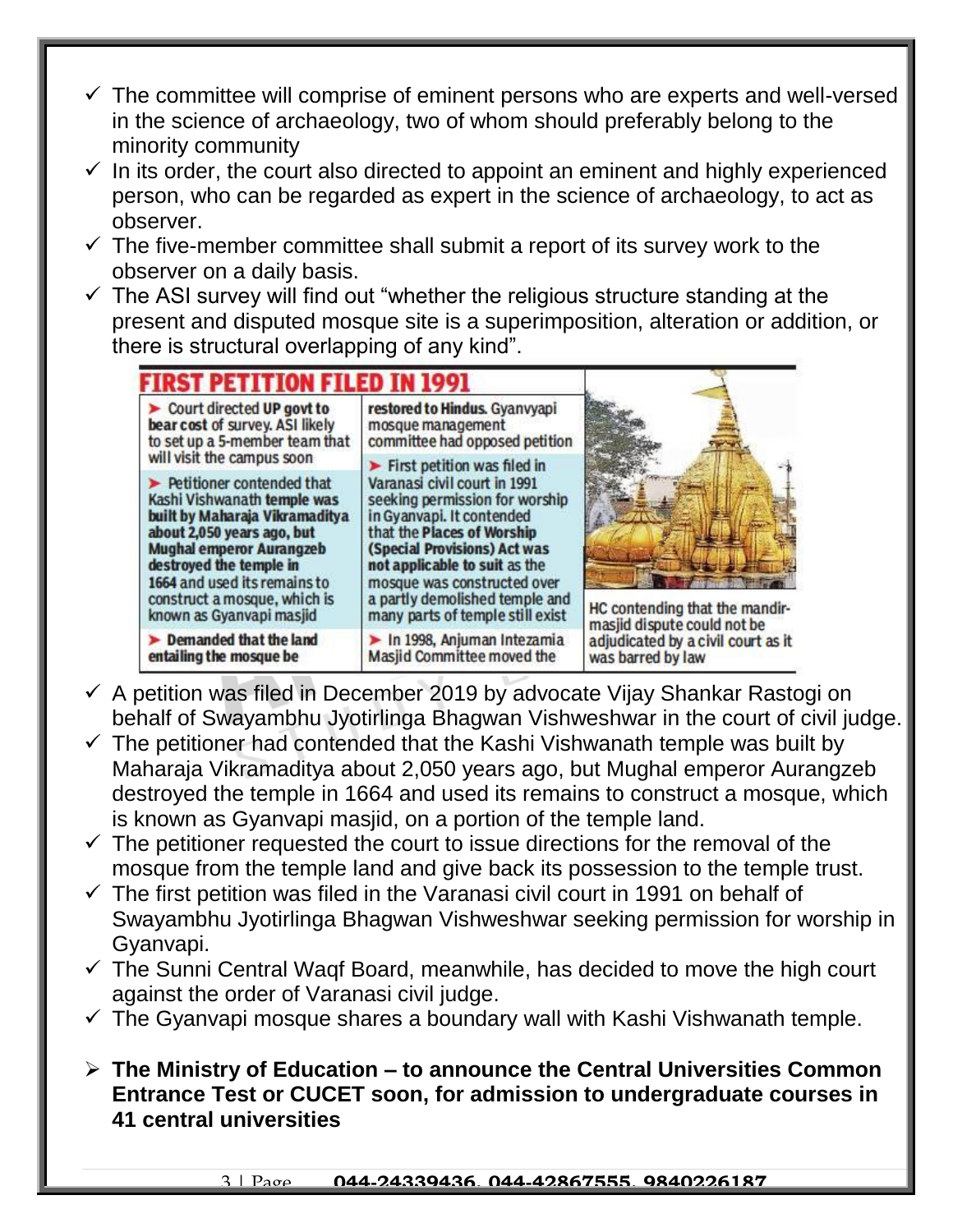- $\checkmark$  In this regard, a seven-member committee set up by the University Grants Commission in December 2020 submitted its report recently
- $\checkmark$  The committee was set up to define the modalities for the "high quality aptitude test" for admission to undergraduate, postgraduate and PhD programmes in central universities.
- $\checkmark$  The committee's report recommended that the CUCET should be introduced from the coming academic year, and that the exam should be conducted at least twice a year.
- $\checkmark$  The CUCET is part of the new National Education Policy 2020, which states that the National Testing Agency will facilitate a single entrance exam for admission to universities across the country.
- $\checkmark$  The CUCET score will the basis for admission to multiple central universities including Jawaharlal Nehru University, Banaras Hindu University and Delhi University among others.
- $\checkmark$  The first CUCET is likely to be conducted around the end of June and the results are likely to be announced in July so that the admission cycle isn't delayed.



 $R$ 

- $\checkmark$  The three hour-long computer-based bilingual (Hindi and English) multiple choice test, CUCET will consist of two parts – Section A and Section B
	- $\checkmark$  The Section A will be an aptitude test of 50 questions on reading comprehension, verbal ability, quantitative reasoning, logical and analytical reasoning, general awareness and ICT
	- $\checkmark$  The Section B will have 50 domain-specific questions.
- $\checkmark$  The NTA will announce an all-India merit list and candidates will get their percentile score and percentile rank.

### **AWARDS**

- **Forest range officer S Sathish - has won the International Ranger Award 2021 in recognition of his global conservation efforts**
- $\checkmark$  He has been guarding the Gulf of Mannar Marine National Park's Ramanathapuram sub-division
- $\checkmark$  The award is given jointly by the International Union for Conservation of Nature (IUCN), Switzerland, World Commission on Protected Areas (WCPA),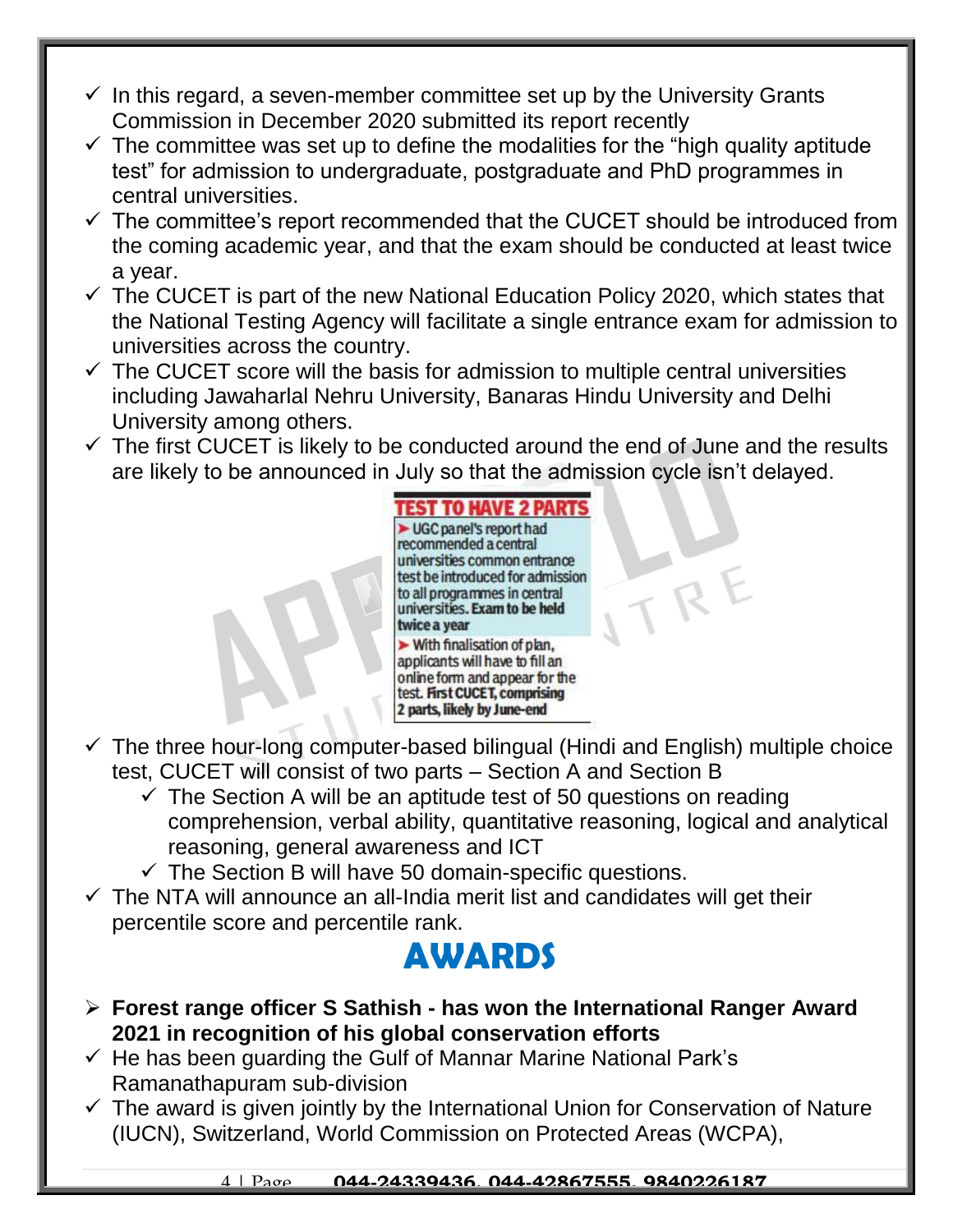International Ranger Federation (IRF) and the Global Wildlife Conservation and Conservation Allies.



- $\checkmark$  Sathish and his team are carrying out various conservation activities including coral reef restoration, conservation of Olive Ridley turtles and growing new mangrove plantations
- $\checkmark$  The 35-year-old officer is among the 10 range officers from across the world and two from India to receive the IUCN award
- $\checkmark$  A total of nearly 600 nominations were made from more than 100 countries for the award.
- $\checkmark$  The award includes a special badge and certificate for the officer and a cash prize of ₹7.25 lakh (\$10,000) to the forest department
- $\checkmark$  The prize money is to be utilised towards development activities to be carried out in the Gulf of Mannar.
- $\checkmark$  Sathish has registered more than 60 cases for poaching of Schedule I protected sea species such as sea cucumber, sea horses, pipe fishes and sea turtle and at least 40 cases against wild bird hunters in Ramanathapuram district.
- $\checkmark$  He also plays an important role in Olive Ridley turtle conservation along the Dhanushkodi Beach by collecting 13,000 to 15,000 eggs every year between 2017 and 2019.
- $\checkmark$  On other days, the team scuba dives to clear plastics from the sea bed near Mandapam
- $\checkmark$  They also promote Karangadu community based eco-tourism and involved in rescue operations when turtles and big fish are entangled in the nets of fishermen or hurt by propellers of fishing vessels.
- $\checkmark$  Sathish has also taken an initiative to grow new mangrove plantations on more than 100 acres at Palk Bay and rejuvenate older plantations.
- $\checkmark$  This apart the team has been involved in restoration of coral reefs in islands at the Gulf of Mannar along with other departments.
- $\checkmark$  To ensure a long-term impact, Sathish ensures regular activities to create awareness among local communities and students on wildlife conservation.
- $\checkmark$  Apart from Sathish, other awardees are from Cambodia, Myanmar, Russia, Georgia, Zambia, Madagascar and Ivory Coast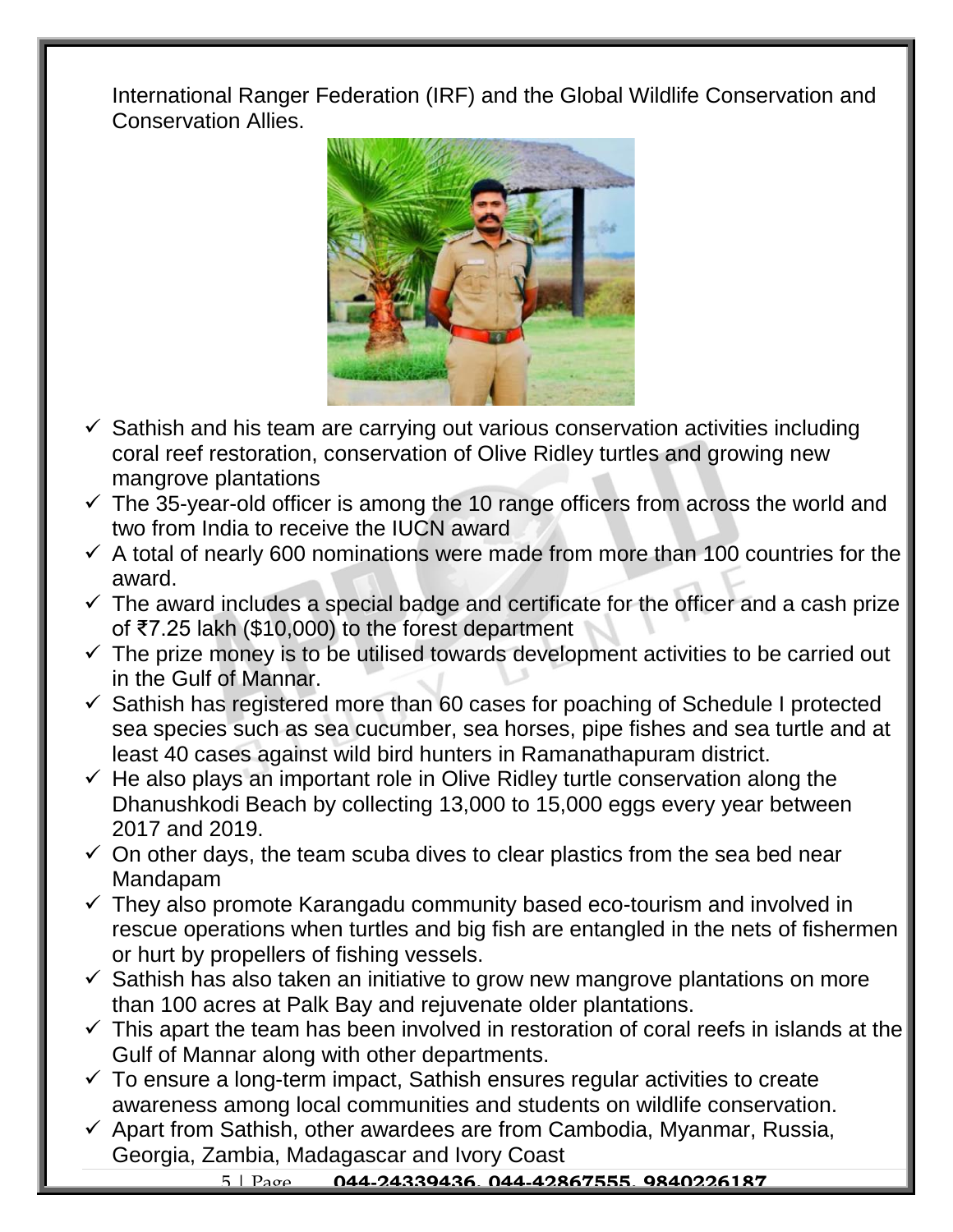- $\checkmark$  Usually, the 'International Ranger Award' will be given at the awards ceremony in **Switzerland**
- $\checkmark$  This year, Sathish received the award in a virtual ceremony on April 7 due to the pandemic situation and dedicated the award to rangers across the country.

## **SPORTS**

- **Four Indian sailors, Nethra Kumanan (Laser Radial Class), Vishnu Saravanan (Laser Standard), the duo of KC Ganapathy and Varun Thakkar in men's 49er Class - qualified for the Tokyo Games.**
- $\checkmark$  They clinched their berths on April 8 at the Mussanah championships in Oman which is an Asian qualification event.



- $\checkmark$  This will be the first time that India will have four sailors across three events at the Olympics.
- $\checkmark$  Nethra became the first Indian woman sailor to qualify for the Olympics.
- $\checkmark$  While nine Indian sailors have made the Olympics cut before courtesy quotas and wild cards, this quartet is the first to earn direct qualification.
- $\checkmark$  At the medal race on April 8, Nethra finished second to clinch silver.
- $\checkmark$  Emma Charlotte Jeanne Savelon of the Netherlands won gold in the event.
- $\checkmark$  Nethra, Varun and Ganapathy represent the Tamil Nadu Sailing Association (TNSA) while Vishnu is part of the Indian Army.
- $\checkmark$  In the 49er Class, the Varun-Ganapathy pair topped the charts with 61 points to win gold in the event and also book their ticket for the Tokyo Games.
- $\checkmark$  Ganapathy partnered with Varun to win bronze in the same event in the 2018 Asian Games.
- $\checkmark$  Vishnu, a Naib Subedar with the Indian Army, won the medal race on the final day to move into the second place in the overall standings in the Laser Standard Class.
- $\checkmark$  The event in Oman offered a Tokyo berth each in the 49er, 49erFX, RSX Men, RSX women's Class.
- $\checkmark$  However, there were two spots each in the Laser Standard and Laser Radial.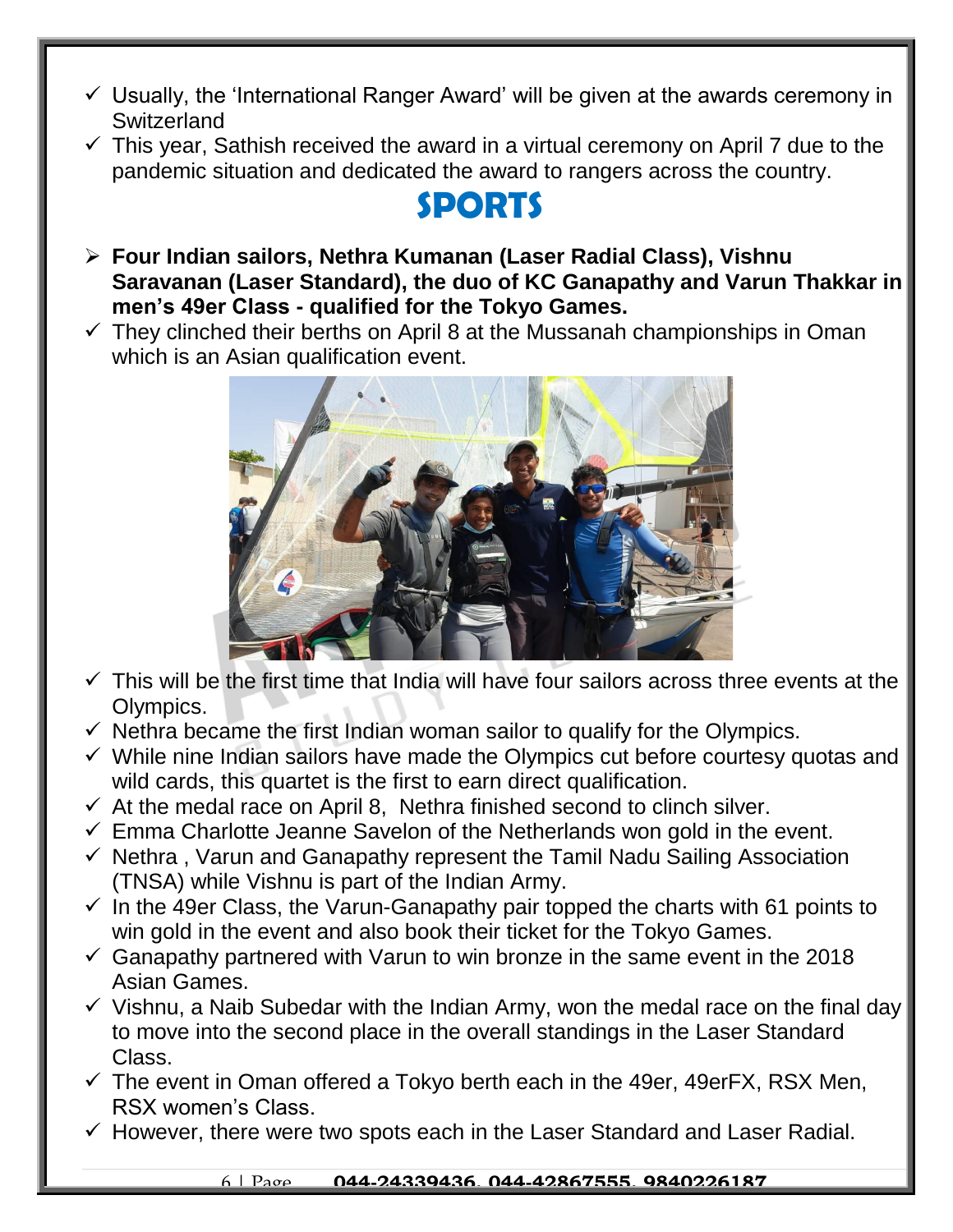- **Former captain of Indian Kabaddi team, Ajay Thakur - has become the country's first athlete to be provisionally suspended by the National Anti-Doping Agency (Nada) for his repeated failures to disclose his whereabouts information to the anti-doping watchdog**
- $\checkmark$  Ajay is the country's 2016 Kabaddi World Cup-winning team member and a gold medallist at the 2014 Incheon Asian Games
- $\checkmark$  This is the first time that an athlete has been provisionally suspended for this offence.



- $\checkmark$  Thakur was served the anti-doping rule violation (ADRV) notice on March 19 last month under the World Anti-Doping Agency's (Wada) article 2.4.
- $\checkmark$  He is facing a two-year suspension.
- $\checkmark$  Thakur, a Padma Shri and Arjuna awardee, is a celebrated kabaddi player with several laurels in his nearly decade-and-a-half professional career.
- $\checkmark$  He was the captain of the national team which finished on top of the podium at the 2017 Asian Kabaddi Championship in Gorgan, Iran.
- $\checkmark$  At the Ahmedabad kabaddi World Cup, which India won by defeating Iran.
- $\checkmark$  He was part of the Incheon Asiad gold and Jakarta bronze-winning teams, besides representing three franchises across seven editions of the Pro Kabaddi League (PKL).
- $\checkmark$  The 34-year-old is currently posted as Deputy Superintendent of Police (DSP) with Himachal Pradesh police.
- $\checkmark$  In other doping offences, multiple-time national champion weightlifter Rakhi Halder and greco-roman wrestler Manish Kundu are among the four sportspersons who have been provisionally suspended by the Nada.

## **VACCINE STATUS IN THE COUNTRY - REPORT**

- **Maharashtra - has administered the highest number of daily Covid-19 vaccine doses at 3.9 lakh/day since April 1, 2021**
- $\checkmark$  At this rate of Covid-19 vaccination, its remaining stock of 15 lakh doses is not enough for four days.
- $\checkmark$  Andhra Pradesh has just 1.4 lakh doses of vaccine stock remaining, or for a little over a day, given that it is has averaged over 1.1 lakh doses a day since the start of this month.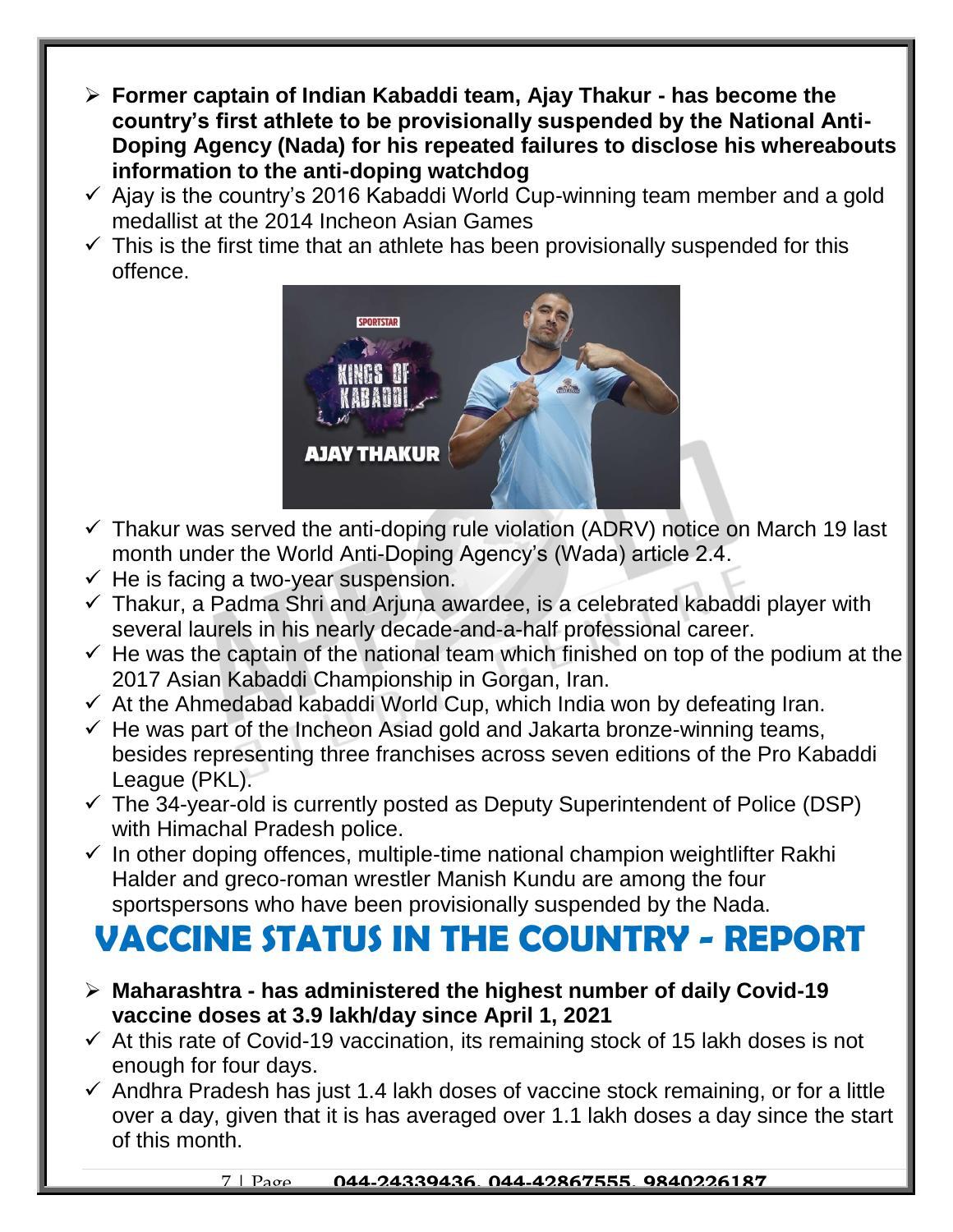|                         | <b>WHO 3 GOT, CONSUMED HOW</b> |                 |                  |             | <b>IVIUUN, WHAI 3 LEFI</b>       |                  |                         |
|-------------------------|--------------------------------|-----------------|------------------|-------------|----------------------------------|------------------|-------------------------|
| State/UTs               | <b>Delivered</b>               | <b>Consumed</b> | <b>Remaining</b> | In pipeline | Avg daily<br>doses since<br>Apr1 | <b>Remaining</b> |                         |
|                         |                                |                 |                  |             |                                  | (n)<br>days)     | + Pipeline<br>(in days) |
| <b>Andhra Pradesh</b>   | 3,794,920                      | 3,657,290       | 137,630          | 1,458,170   | 112,117                          | 1.2              | 14.2                    |
| <b>Bihar</b>            | 4,644,080                      | 4,379,200       | 264,880          | 1,096,890   | 170,290                          | 1.6              | 8.0                     |
| <b>Uttar Pradesh</b>    | 9,209,330                      | 8,324,950       | 884,380          | 4,798,450   | 349,848                          | 2.5              | 16.2                    |
| <b>Uttarakhand</b>      | 1,336,100                      | 1,166,930       | 169,170          |             | 59,304                           | 2.9              | 2.9                     |
| <b>Odisha</b>           | 4,344,140                      | 3,787,520       | 556,620          | 200,000     | 172,363                          | 3.2              | 4.4                     |
| <b>Madhya Pradesh</b>   | 5,819,530                      | 5,013,300       | 806,230          | 3,376,220   | 230,962                          | 3.5              | 18.1                    |
| Maharashtra             | 10,619,190                     | 9,118,350       | 1,500,840        | 1,943,280   | 391,460                          | 3.8              | 8.8                     |
| Rajasthan               | 10,495,860                     | 9,031,550       | 1,464,310        | 383,260     | 366,647                          | 4.0              | 5.0                     |
| Jammu & Kashmir         | 1,351,600                      | 1,180,830       | 170,770          | 160,240     | 41,703                           | 4.1              | 7.9                     |
| Jharkhand               | 2,474,340                      | 2,129,810       | 344,530          | 2,047,610   | 69,126                           | 5.0              | 34.6                    |
| <b>West Bengal</b>      | 8,383,340                      | 7,055,520       | 1,327,820        | 2,105,970   | 260,765                          | 5.1              | 13.2                    |
| Chhattisgarh            | 4,666,550                      | 3,537,040       | 1,129,510        |             | 212,249                          | 5.3              | 5.3                     |
| Delhi                   | 2,370,710                      | 1,935,240       | 435,470          | 200,000     | 76,251                           | 5.7              | 8.3                     |
| Gujarat                 | 10,519,330                     | 8,465,990       | 2,053,340        |             | 349,645                          | 5.9              | 5.9                     |
| Punjab                  | 2,236,770                      | 1,606,640       | 630,130          |             | 90,833                           | 6.9              | 6.9                     |
| <b>Assam</b>            | 1,781,080                      | 1,451,120       | 329,960          | 818,740     | 42,276                           | 7.8              | 27.2                    |
| Kamataka                | 7,057,900                      | 5,401,880       | 1,656,020        | 1,377,560   | 202,805                          | 8.2              | 15.0                    |
| <b>Himachal Pradesh</b> | 1,116,990                      | 785,020         | 331,970          | 193,160     | 35,193                           | 9.4              | 14.9                    |
| Haryana                 | 3,042,220                      | 2,261,930       | 780,290          | 1,992,150   | 63,542                           | 12.3             | 43.6                    |
| Kerala                  | 5,606,790                      | 4,149,420       | 1,457,370        | 974,710     | 106,785                          | 13.6             | 22.8                    |
| Telangana               | 2,599,230                      | 1,831,190       | 768,040          | 362,280     | 55,633                           | 13.8             | 20.3                    |
| Chandigarh              | 180,930                        | 106,280         | 74,650           |             | 3,451                            | 21.6             | 21.6                    |
| Goa                     | 264,370                        | 150,180         | 114,190          |             | 4,918                            | 23.2             | 23.2                    |
| <b>Tamil Nadu</b>       | 5,428,950                      | 3,758,190       | 1,670,760        | 221,440     | 37,211                           | 44.9             | 50.9                    |
| <b>Total</b>            | 111,355,690                    | 91,604,930      | 19,750,760       | 24,515,320  | 3,582,968                        | 5.5              | 12.4                    |

### *AAUGUREER HAUL BRUAU*

As of 12.30pm on Thursday, Apr 8, 2021 | The highest and lowest values are marked in colour

- $\checkmark$  Of the large states, Tamil Nadu seems to be most comfortably placed with stocks of nearly 17 lakh doses — and that's because its average vaccination level in the last week has been a very low 37,000.
- $\checkmark$  Uttar Pradesh (2.5 days), Uttarakhand (2.9), Odisha (3.2) and Madhya Pradesh (3.5) are the other states that have less than four days' stocks in hand.
- $\checkmark$  Meanwhile, the Prime Minister Narendra Modi held a meeting with chief ministers to discuss the rapid rise in Covid-19 cases and claims of vaccine shortages
- $\checkmark$  The PM indicated that lockdowns may not be the preferred option unlike last year when there was no option.
- $\checkmark$  He said "smaller containment zones" and "corona curfew" were useful in reminding people that they were living in the time of coronavirus.